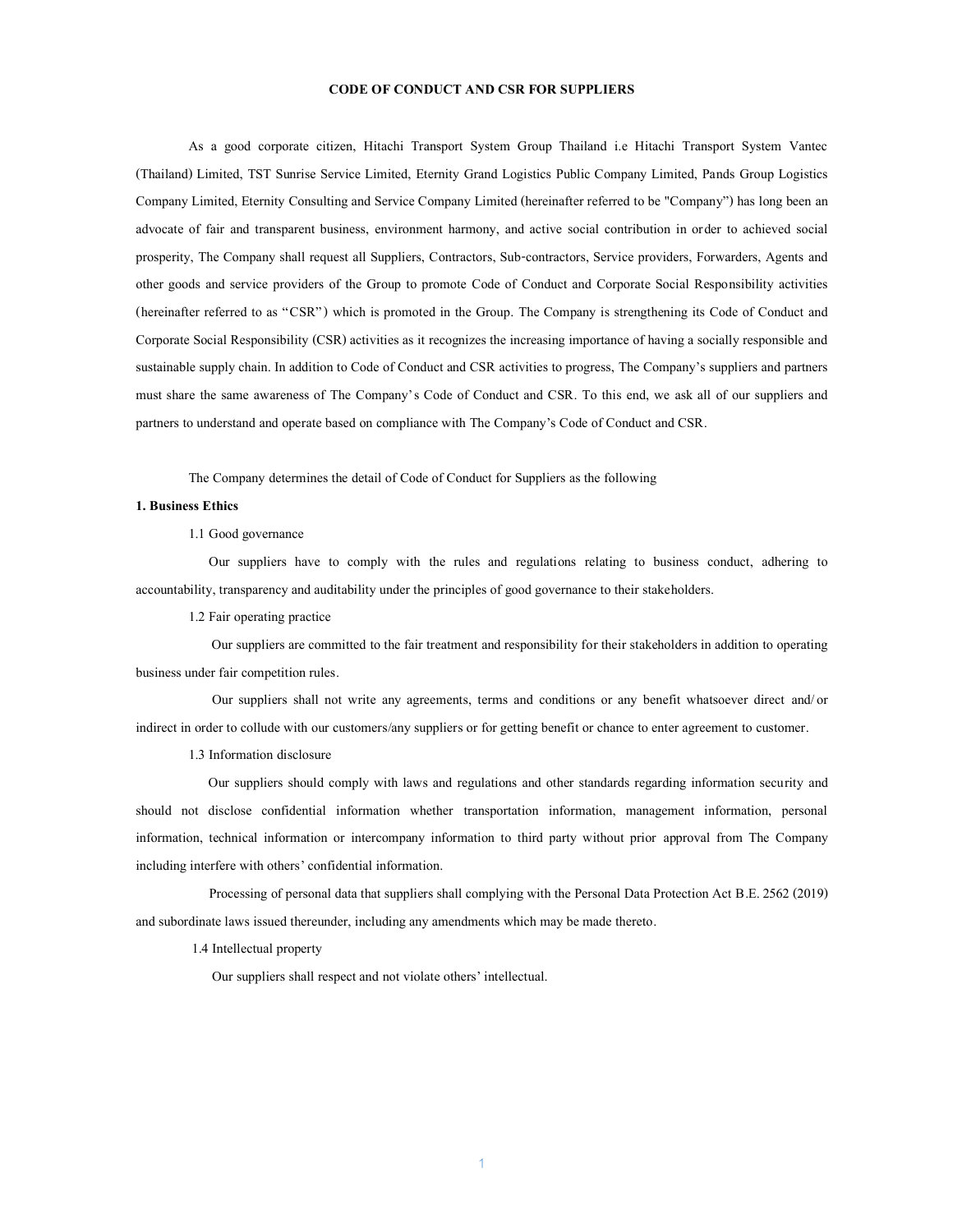### 1.5 Conflict of interest

 The Company upholds business ethics and is aware that without ethics a sustainable business cannot be realized. Suppliers, as a result, are expected to follow the same principle -by refraining from all conduct that causes a conflict of interest between our partners and The Company personnel.

1.6 Anti-corruption

Our suppliers shall not encourage misconduct and corruption by enforcing anti-corruption measures while promoting internal control and internal audit. In addition, our suppliers have to cooperate with The Company in suppressing misconduct and corruption and participating in the declaration of the Thai private sector opposing any kind of misconduct and corruption.

# **2. Labor Practice and Human Rights**

2.1 Labor law compliance

Our suppliers have to completely comply with labor laws and human rights.

2.2 Equitable treatment

 All employees have to be treated equally and fairly. The violation of human rights and discrimination upon race, religion, sex, age, education, beliefs, or any prejudice is not allowed.

2.3 Labor protection

Our suppliers, as employers, have to protect their employees with their responsibilities as stated in related laws. Members of the workforce aged between 15 and 18, if unavoidable, have to be protected, including their wages and other benefits and rights in accordance with labor laws.

2.4 Labor force

Our suppliers shall not force their labors in any form either physical punishment, threat, imprisonment, human trafficking or violence.

2.5 Wages, fringe benefits and working hours

 Our suppliers have to strictly follow related laws about wages, overtime, fees, remunerations, fringe, benefits, working hours and welfare.

## 2.6 Termination of employment

In case of employment termination, our suppliers have to follow related legislation with fairness.

### **3. Safety and Occupational Health**

Our suppliers have to follow laws related to safety and occupational health providing safe working environments to reduce injuries / sickness / accidents and emergencies.